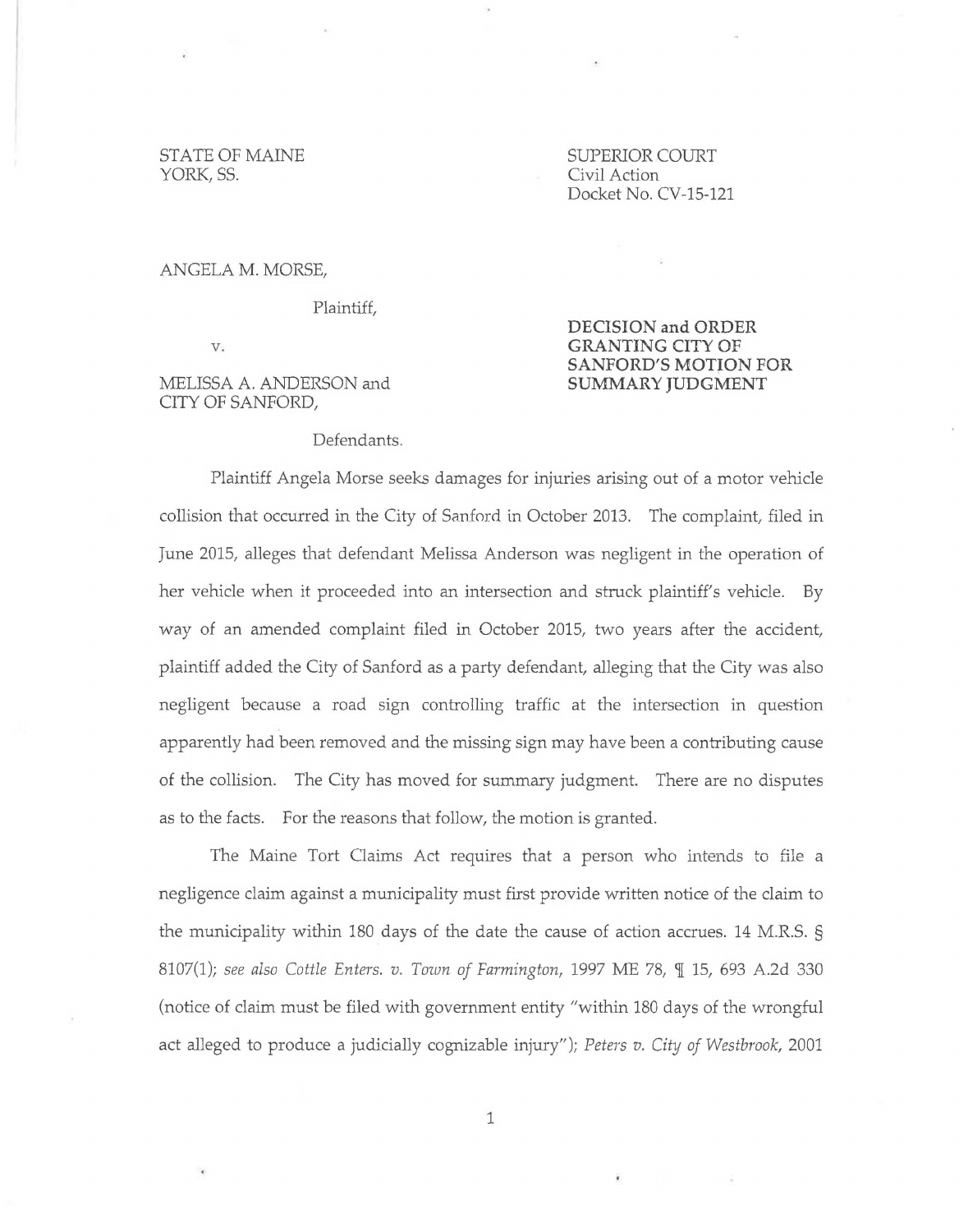ME 179,  $\P$  5, 787 A.2d 141 ("Plaintiffs who seek to hold a governmental unit and employee liable must first meet a procedural requirement of notifying the unit of the intention to bring a claim"). The notice must identify the claimant, the details of the claim, the name(s) and address(es) of government employees involved, the nature of the injury, and the damages sought. *See id.* "Failure to comply [ with the notice requirement] bars the suit." *Porter v. Philbrick-Gates,* 2000 ME 35,  $\mathcal{I}$  4, 745 A.2d 996.

The date the cause of action accrued in this case was the date of the collision, October 31, 2013. Thus, absent "good cause" for not doing so, *see* 14 M.R.S. § 8107(5), plaintiff was required to have notified the City of Sanford before May 2014 in writing as a condition for bringing suit.

Ms. Morse admits she did not provide the City with written notice within the statutorily required 180-day period, but maintains she did not know until much later that Ms. Anderson was claiming that the absence of a traffic control sign caused or contributed to her failure to yield. Therefore, plaintiff contends there is "good cause" within the meaning of 14 M.R.S. § 8107(5) for not complying with the 180-day notice requirement.

The Law Court has consistently held that a party's lack of awareness of a potential claim does not constitute "good cause," whether the basis for potential claim was readily apparent or difficult to ascertain. *Peters v. City of Westbrook,* 2001 ME 179, 'l[ 8, 787 A.2d 141 ("The difficulty in learning the facts underlying a claim is not enough for a plaintiff to meet its burden of showing good cause.") (quoting *Beaucage v. City of Rockland,* 2000 ME 184, 9[ 6, 760 A.2d 1054).

It is also argued that if only defendant Anderson would implead the City, the 180-day notice requirement would not apply and plaintiff could maintain a direct claim against the City. *See* 14 M.R.S. § 8107(5) (180-day notice requirement "shall not apply